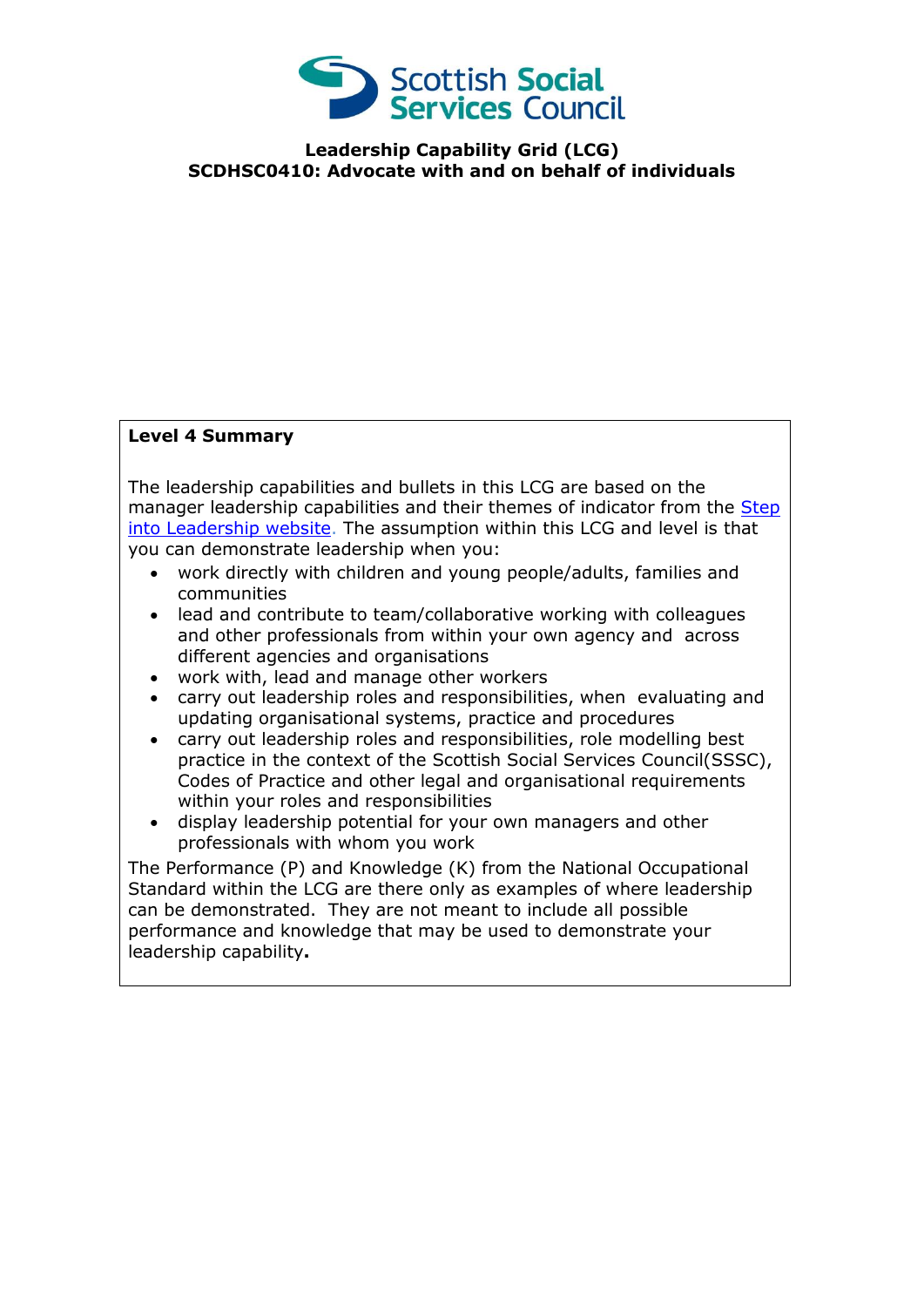

## **Leadership Capability Grid (LCG) SCDHSC0410: Advocate with and on behalf of individuals**

| Leadership<br>capabilities                 | When advocating with and on behalf of individuals you can<br>demonstrate leadership capabilities by:                                                                                                                                                                                                                                                                                                                                                                                                                                                                                                                                                                                                                                                                                                                  |
|--------------------------------------------|-----------------------------------------------------------------------------------------------------------------------------------------------------------------------------------------------------------------------------------------------------------------------------------------------------------------------------------------------------------------------------------------------------------------------------------------------------------------------------------------------------------------------------------------------------------------------------------------------------------------------------------------------------------------------------------------------------------------------------------------------------------------------------------------------------------------------|
| <b>Vision</b>                              | Providing a vision for those with whom you work and your organisation<br>when you:<br>• See how best to make a difference when identifying $(P1-3, 17-20, 25,$<br>27; K1-5, 11, 16, 24-25, 35-39)<br>Communicate and promote ownership of the vision when seeking extra<br>support $(P4,6, 28; K20)$ , working with others $(P28)$ and recording and<br>reporting (P 27-37, 43, 46; K 43-46)<br>Promote public service ethos through active participation and<br>personalisation (P1, 2, 7, 8, 11, 13, 14, 15, 20-2;, K 1-5, 11, 13-19;<br>28, 30), when working others and when recoding and reporting (P 27-<br>37)<br>• Thinking and planning strategically when demonstrating knowledge and<br>practice of organisational, local and national policies and procedures<br>(P26, 27, 32, 37; K6, 8-9, 26-27, 32-34) |
| Self-<br>leadership                        | Displaying self-leadership when you:<br>• Demonstrate and adapt leadership in response to changing needs and<br>preferences ( $P$ 5,16, 20,35-36; K23) and overcoming barriers ( $P$ 20)<br>Improve own leadership by seeking advice (P4,6,36; K20, 23)<br>$\bullet$<br>Enabling intelligent risk taking when communicating with difficult,<br>$\bullet$<br>complex and sensitive issues ( $P$ 21-26; K15, 40-41) and protecting<br>yourself (K31)<br>Demonstrate and promote resilience when adapting practice and<br>overcoming barriers (P5,16,18,20,35-36; K3, 4, 19, 30)<br>Challenge discrimination and oppression (P20; K 1, 4)<br>$\bullet$                                                                                                                                                                   |
| <b>Motivating</b><br>and inspiring         | Motivating and inspiring others when you:<br>• Inspire people by personal example (P10, 28; K14-20)<br>Recognise and value the contribution of others ( $P$ 4,6,36; K 9-10, 20)<br>Support the creation of a learning and performance culture (P4,6, 8,<br>18, 20, 23, 25, 27-28, 31; K16-20, 23; 39)                                                                                                                                                                                                                                                                                                                                                                                                                                                                                                                 |
| <b>Empowering</b>                          | Empowering people when you:<br>• Enable leadership at all levels (P1, 2, 4, 6-7, 20, 21, 25, 27, 31; K8-9;<br>$16-20)$<br>Driving the creation of a knowledge and management culture by<br>seeking and providing information to enable understanding (P4, 6, 8,<br>25, 31, 33-36; K16-20, 23; 39)<br>• Promote professional autonomy (P1-3,17-20, 25, 27; K16-20, 23-25)<br>Involve people in development and improvement (P20; K16-20)                                                                                                                                                                                                                                                                                                                                                                               |
| <b>Collaborating</b><br>and<br>influencing | Collaborating and influencing when you:<br>• Lead partnership working (P4,6, 28; K11, 14-20)<br>Influence people (P20, 28, 33-36; K11, 14-20)<br>Understand and value the perspectives of others (P1-2, 7, 11, 15, 17-<br>20, 25, 28, 31, 35; K8-9, 11, 14-20)                                                                                                                                                                                                                                                                                                                                                                                                                                                                                                                                                        |